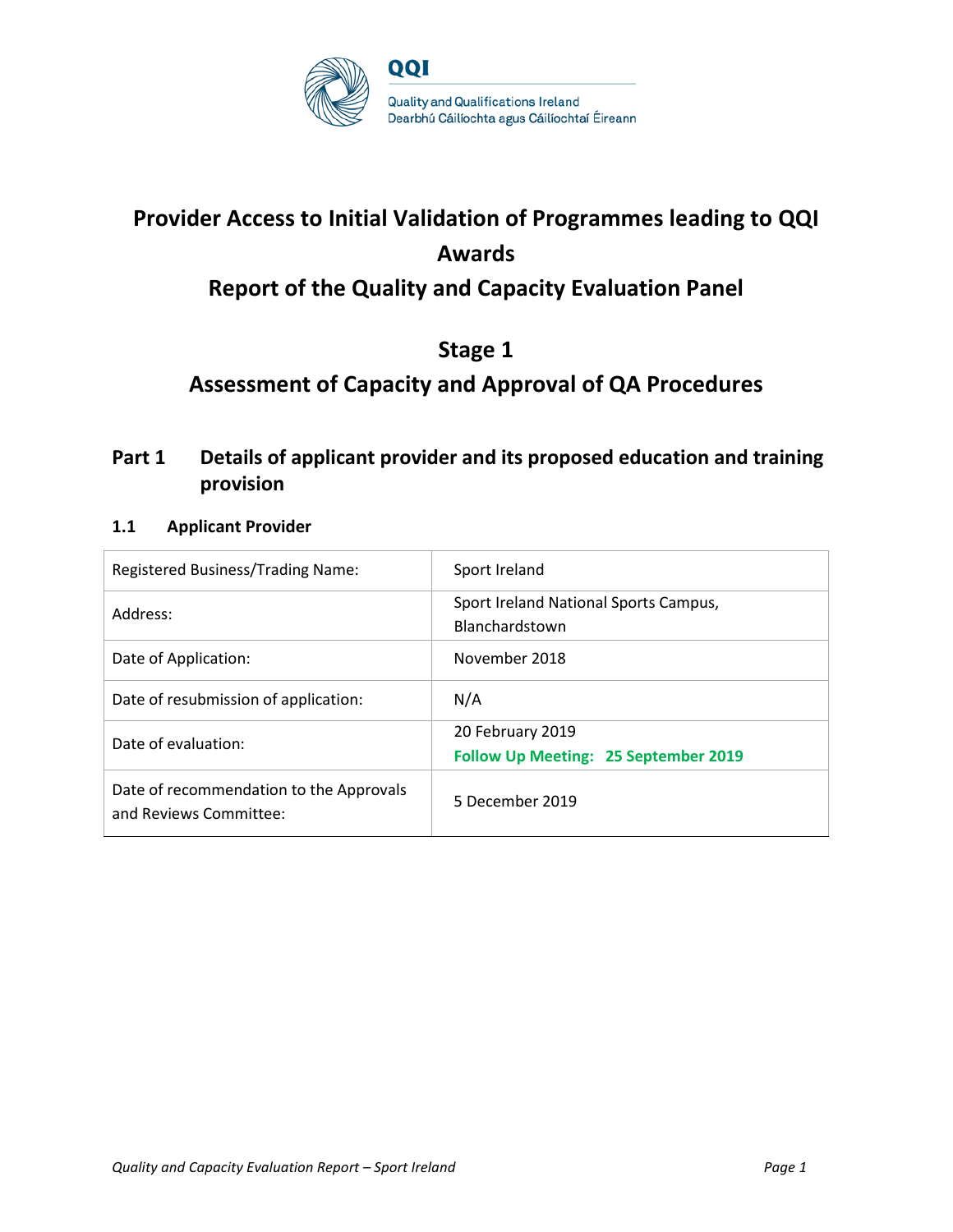

### **1.2 Profile of applicant provider**

Sport Ireland is the statutory agency that directs the development of sport in Ireland. Sport Ireland was established on the 1<sup>st</sup> October 2015 and brings together the following long-standing organisations: Irish Sports Council, National Sports Campus Development Authority, Irish Institute of Sport and Coaching Ireland into one streamlined body to drive the development of Irish sport. The new Agency, Sport Ireland, retained the broad functions of the former agencies while significantly strengthening the area of anti doping and child protections. There are currently 44 full time employees of Sport Ireland and a further 29 positions filled by agency staff.

There are 8 units within Sport Ireland: Coaching, Anti – Doping and Ethics, Participation (Outdoors & LSPs), Institute, NGB & High Performance, Research, National Sports Campus and Organisational Development & Change. The primary functions of Sport Ireland are defined within the Sport Ireland Act 2015 but include: the development of coaches and tutors, eliminating doping in sport, increasing participation in recreational sport, protecting children in sport and achieving excellence in competitive sport.

**S**port Ireland Coaching is the Irish representative on various EU Expert Groups, since its establishment, from the original EU Expert Group on Education & Training in Sport to the current EU Expert Group on Skills & Human Resources in Sport. Part of the work within these EU Groups has allowed Sport Ireland Coaching benchmark itself against the rest of Europe in relation to national coaching systems and alignment to the respective National Qualifications Frameworks (NQF). This is partly due to how sport and sports coaching is organised in each European country; which is through a combination of the university system, the Government and the Olympic Federation.

Sport Ireland Coaching is currently involved in 4 EU Erasmus+ projects including PEAK (Policy, Evidence & Knowledge in Coaching) project and the Blueprint Project, a 3 year project for the active leisure sector.

|         |            | NFQ Level   Award Class   QQI Award / Proposed Programme Title |
|---------|------------|----------------------------------------------------------------|
| Level 7 | <b>SPA</b> | Sport Ireland Coach Developer                                  |

## **1.3 Proposed education and training provision**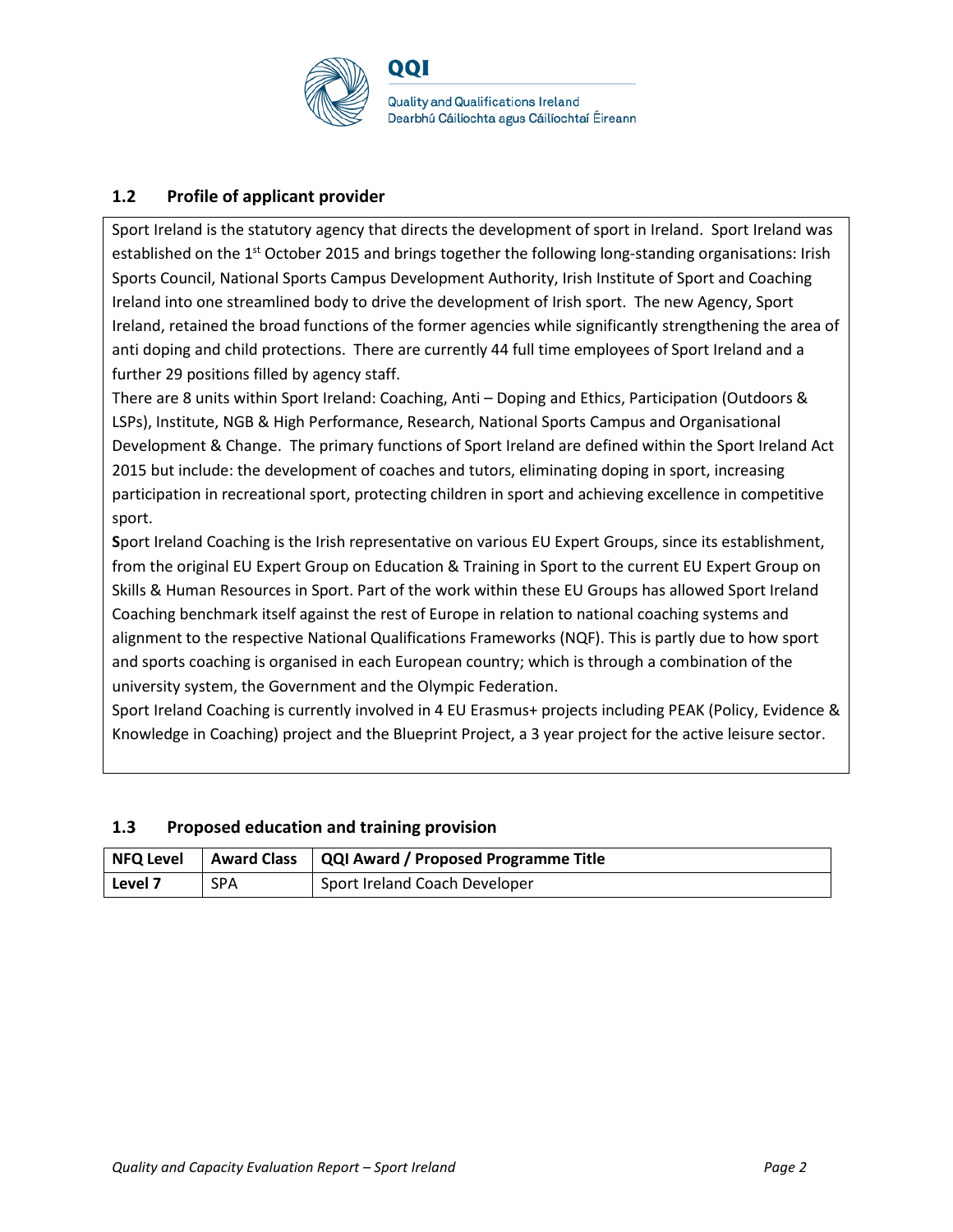

## **Part 2 The Quality and Capacity Panel Membership**

| Name           | Role of panel member | Organisation                                                               |
|----------------|----------------------|----------------------------------------------------------------------------|
| Jack O'Herlihy | Chair                | Retired Head of Development, Letterkenny IT                                |
| Anne Mangan    | QA and Programme SME | Institute of Physical Therapy & Applied Science                            |
| Myles Kelly    | QA and Programme SME | Head of Department, Department of Sport,<br>Media and Marketing, Carlow IT |
| Liam Hennessy  | QA and Programme SME | Director at Setanta College                                                |
| Jamie Dalton   | Student              | Sports Management programme - WIT                                          |
| Noel McStay    | <b>Report Writer</b> | <b>Training &amp; Quality Consultant</b>                                   |

## **Part 3 Findings of the Panel**

### **3.1 Summary Findings**

Following the initial site visit on 20<sup>th</sup> February 2019, the panel recognised the quality of the work that Sport Ireland has done to date in developing the quality systems and processes required for accreditation with QQI and the very professional way in which it put together its application.

However, the panel identified further developments that needed to be addressed before Access to Initial Validation of Programmes leading to QQI Awards could be recommended. These were identified as mandatory changes and are set out in Section 6.1 of this report.

Following a desk review, the panel reconvened on 25<sup>th</sup> September 2019 to evaluate evidence submitted by Sport Ireland in relation to these mandatory changes. Following that second panel meeting**,** the panel commends Sport Ireland on how it has responded in a most comprehensive manner to the findings within the initial panel report. This has involved a very detailed level of self analysis and demonstrates a willingness to undertake a critical self assessment in a most professional manner. The revised application portrays Sport Ireland as a forward looking organisation committed to continuous improvement. As a result of the second meeting with Sport Ireland and review of its resubmitted QA documentation, the panel recommends the approval of Sport Ireland's draft QA procedures.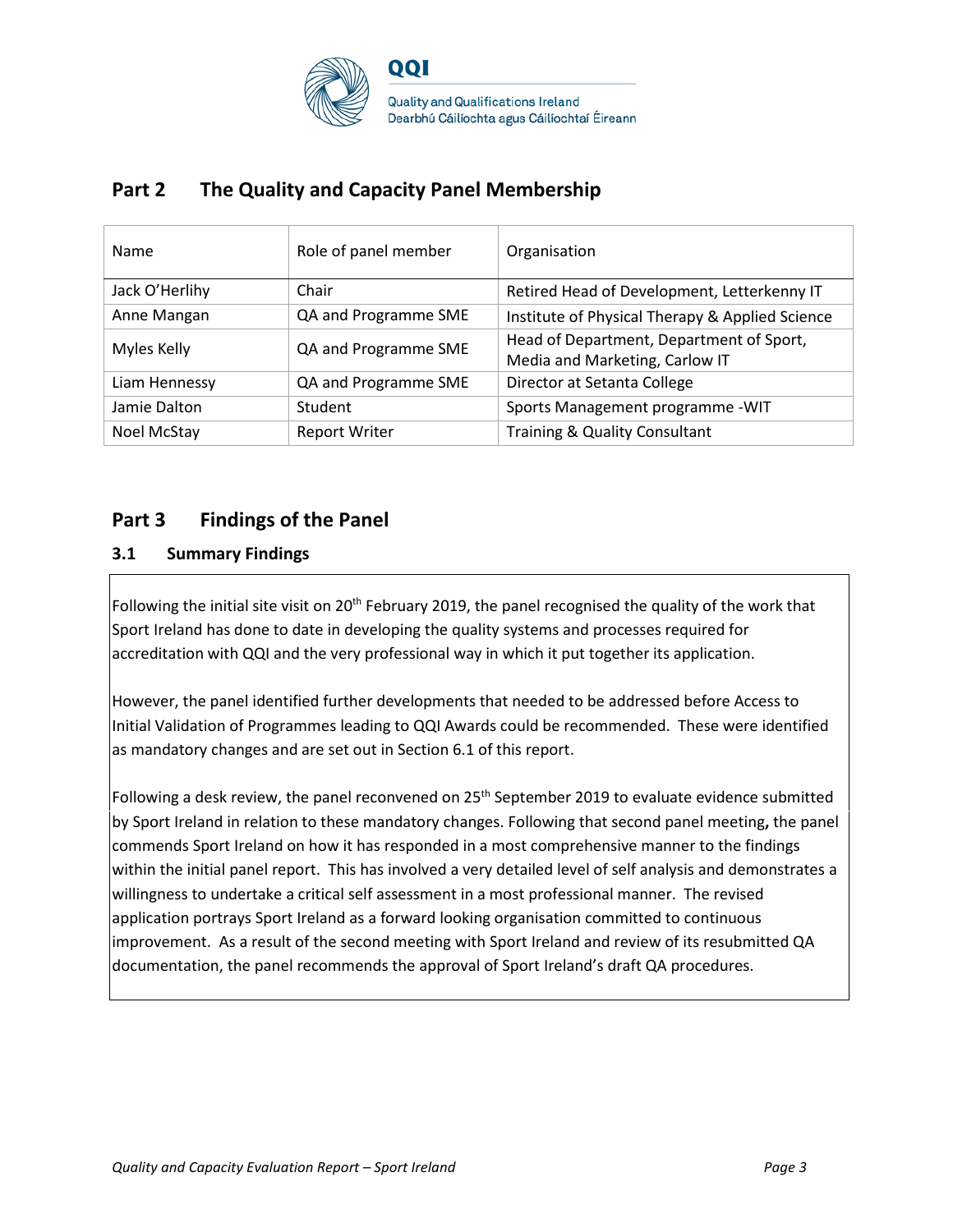

## **3.2 Recommendation of the panel to Approvals and Review Committee of QQI**

|                                                                                                                               | Tick one as<br>appropriate |
|-------------------------------------------------------------------------------------------------------------------------------|----------------------------|
| <b>Approve</b> draft QA procedures                                                                                            |                            |
| <b>Refuse approval of Sport Ireland's draft QA procedures pending mandatory</b><br>changes set out in Section 6.1             |                            |
| (If this recommendation is accepted by QQI, the provider may make a revised application within six months<br>of the decision) |                            |
| Refuse to approve draft QA procedures                                                                                         |                            |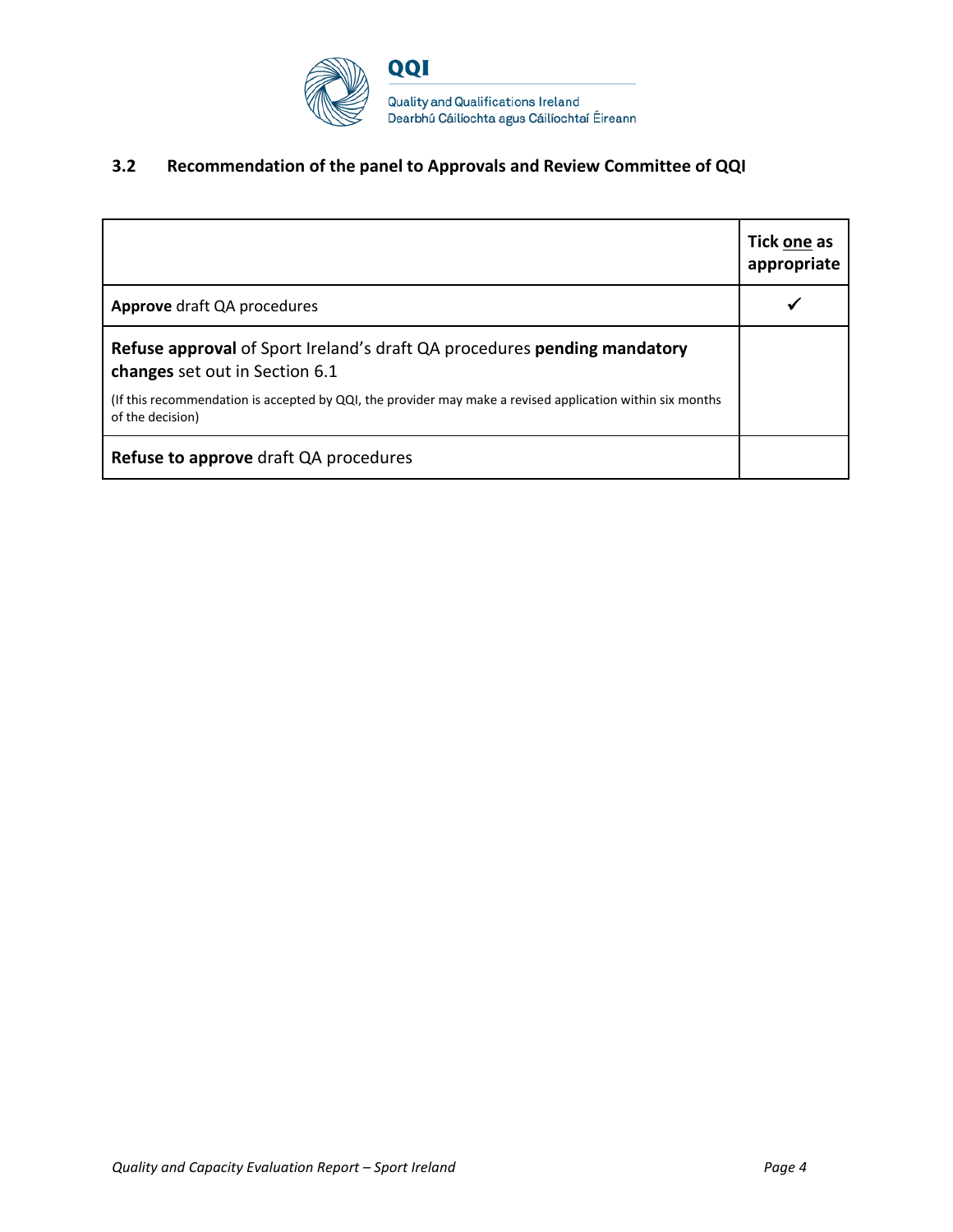

## **Part 4 Evaluation of the capacity of the applicant to provide quality education and training to learners**

### **4.1 Legal and compliance requirements:**

- *4.1.1(a) Criterion: Is the applicant an established Legal Entity who has Education and/or Training as a Principal Function?*
- *4.1.2(a) Criterion: Is the legal entity established in the European Union and does it have a substantial presence in Ireland?*
- 4.1.3(a) **Criterion:** *Are any dependencies, collaborations, obligations, parent organisations, and subsidiaries clearly specified?*
- *4.1.4(a) Criterion: Are any third-party relationships and partnerships compatible with the scope of access sought?*
- 4.1.5(a) **Criterion:** *Are the applicable regulations and legislation complied with in all jurisdictions where it operates?*
- 4.1.6(a) **Criterion:** *Is the applicant in good standing in the qualifications systems and education and training systems in any countries where it operates (or where its parents or subsidiaries operate) or enrols learners, or where it has arrangements with awarding bodies, quality assurance agencies, qualifications authorities, ministries of education and training, professional bodies and regulators.*

#### **Findings**

4.1.1(a) Sport Ireland is governed by the Sport Ireland Act which defines the functions of the agency and falls under the auspices of the Department of Transport, Tourism and Sport.

Sport Ireland is a statutory agency with the remit to drive the promotion and growth of sport in Ireland including the development of quality assured coach and tutor education programmes and qualifications.

Sport Ireland Coaching is the main education and training unit in Sports Ireland, providing training to Coach Developers and working with National Governing Bodies (NGB's) to develop quality coach education programmes.

### 4.1.2 (a) Yes

4.1.3 (a) Sport Ireland Coaching provides training to Coach Developers, who deliver 130 NGB Coach Awards. Sports Ireland Coaching deliver, on average, two Coach Developer Awards per year and certify approximately 20 – 30 learners annually. The Coach Developer programme will be the first programme for which Sport Ireland will be seeking validation from QQI as a Level 7 Special Purpose Award.

4.1.4 (a) At its original site visit, the panel found that while documentation submitted to QQI states that Sport Ireland does not deliver programmes on a collaborative basis, there is a partnership between Sport Ireland Coaching and National Governing Bodies. A Memorandum of Understanding was in place, outlining the roles and responsibilities of both partners. It was the finding of the panel however that this Memorandum of Understanding needed to be further developed to clearly define the roles and responsibilities of both organisations with particular focus on the quality assurance processes. Following the second meeting with Sport Ireland's representatives, the panel is satisfied that concerns raised in relation to the position and role of National Governing Bodies have been addressed and the Memorandum of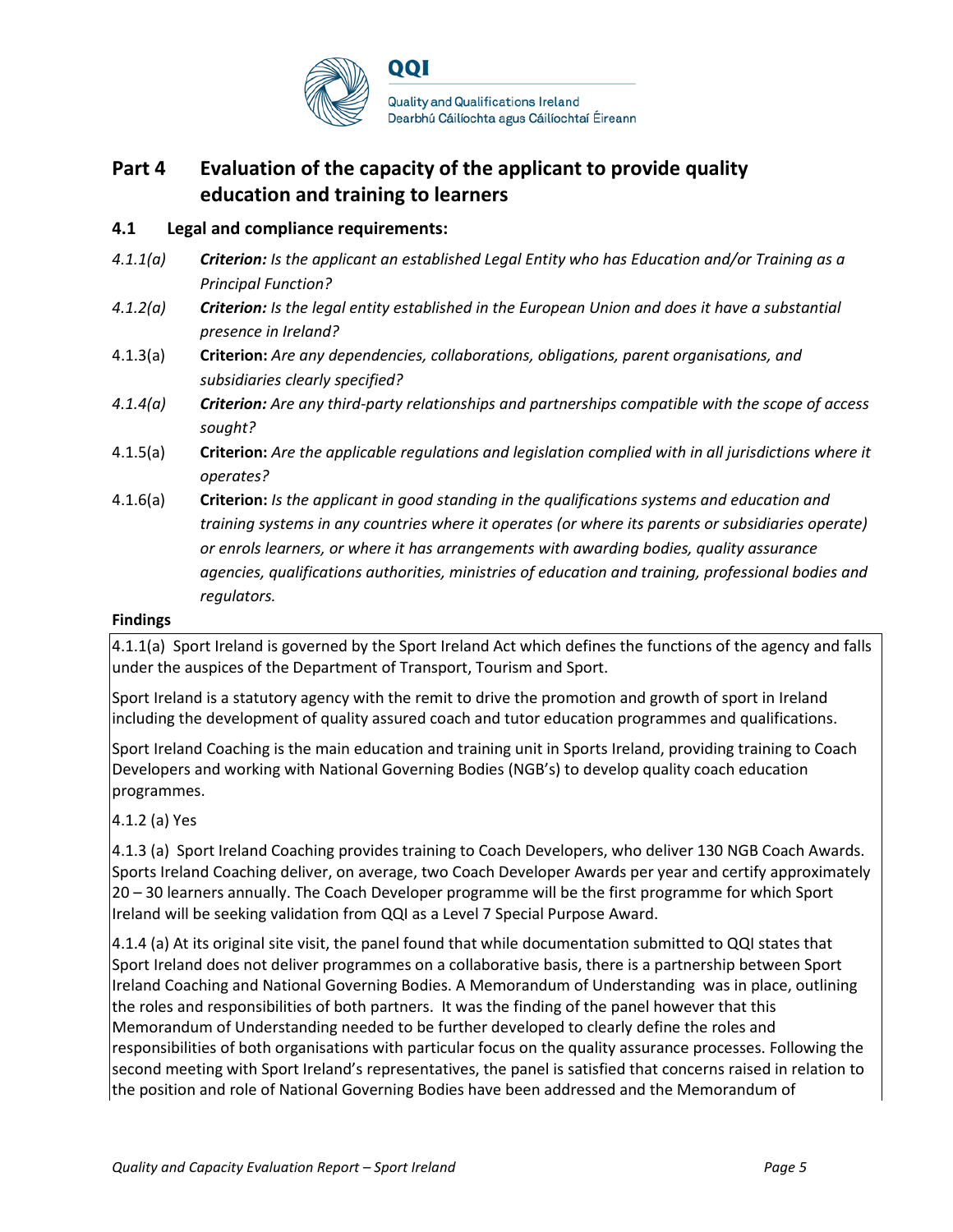

**Quality and Qualifications Ireland** Dearbhú Cáilíochta agus Cáilíochtaí Éireann

Understanding now clearly defines the roles and responsibilities of both organisations regarding the quality assurance processes.

4.1.5 , 4.1.6 Yes to both

### **4.2 Resource, governance and structural requirements:**

- 4.2.1(a) **Criterion:** *Does the applicant have a sufficient resource base and is it stable and in good financial standing?*
- 4.2.2(a) **Criterion:** *Does the applicant have a reasonable business case for sustainable provision?*
- 4.2.3(a) **Criterion:** *Are fit-for-purpose governance, management and decision making structures in place?*
- 4.2.4(a) **Criterion:** *Are there arrangements in place for providing required information to QQI?*

### **Findings**

4.2.1(a) As a state agency, Sport Ireland's core funding is provided by the exchequer through the Department of Transport, Tourism and Sport. Sport Ireland also receives funding from other government departments such as the Department of Health for specific programmes either being run or developed on their behalf. Sport Ireland has documented policies and processes in place to govern, administer and monitor the budgetary process. There is also a documented Code of Governance and Business Conduct which provides clear guidance to Sport Ireland staff in relation to the governance of Sport Ireland but also the conduct of members and staff of Sport Ireland to ensure they meet or exceed the standards of public service performance required by law and best practice.

4.2.2 It is the view of the panel that Sport Ireland should be commended for the work they have done to date and they have made a strong business case for sustainable provision.

4.2.3 At its original site visit, the panel found that the academic governance, management and decisionmaking structures around Sport Ireland's delivery of higher education programmes needed to be further elaborated and developed to ensure they are fit for purpose. Following review of Sport Ireland's resubmitted QA documentation and the second meeting with the provider's representatives, the panel is satisfied that concerns raised in its original report pertaining to the academic governance structures have been addressed. The academic governance, management and decision-making processes are now much clearer and fit for purpose.

4.2.4 There are effective lines of communication in place to ensure the provision of required information to QQI.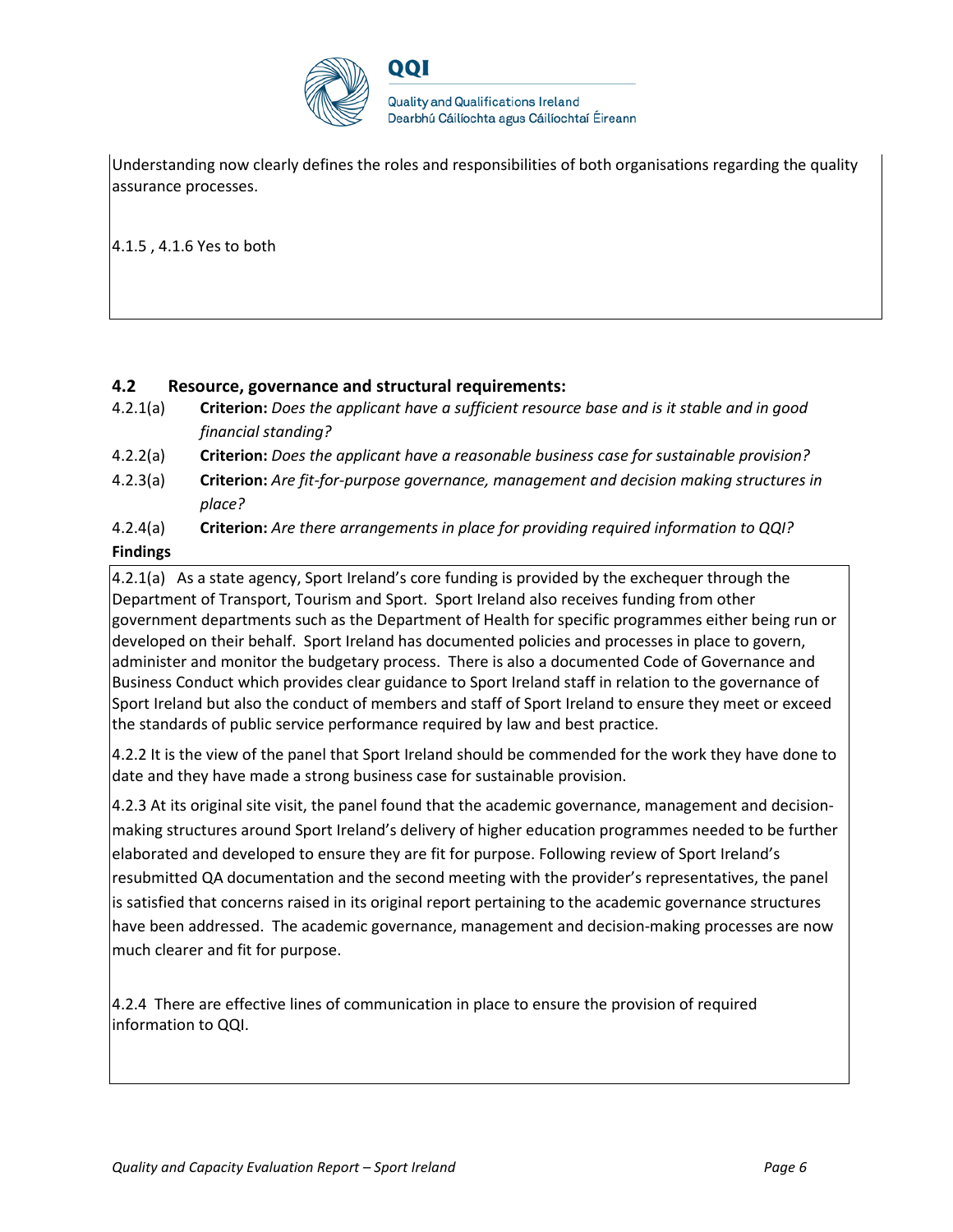

### **4.3 Programme development and provision requirements:**

- 4.3.1(a) **Criterion:** *Does the applicant have experience and a track record in providing education and training programmes?*
- 4.3.2(a) **Criterion:** *Does the applicant have a fit-for-purpose and stable complement of education and training staff?*
- 4.3.3(a) **Criterion:** *Does the applicant have the capacity to comply with the standard conditions for validation specified in Section 45(3) of the Qualifications and Quality Assurance (Education and Training) Act (2012) (the Act)?*
- 4.3.4(a) **Criterion:** *Does the applicant have the fit-for-purpose premises, facilities and resources to meet the requirements of the provision proposed in place?*
- 4.3.5(a) **Criterion:** *Are there access, transfer and progression arrangements that meet QQI's criteria for approval in place?*
- 4.3.6(a) **Criterion:** *Are structures and resources to underpin fair and consistent assessment of learners in place?*
- 4.3.7(a) **Criterion:** *Are arrangements for the protection of enrolled learners to meet the statutory obligations in place (where applicable)?*

#### **Findings**

4.3.1 Sport Ireland Coaching provides training to Coach Developers, who deliver the 130 NGB coach awards. Since the development of the Coach Developer Award 1994, 53 programmes have been delivered and 2000 people have qualified. Sport Ireland Coaching deliver, on average, two Coach Developer programmes per year and certify 20 – 30 learners annually. The Coach Developer programme will be the first programme Sport Ireland will seek validation for from QQI as a Level 7 Special Purpose Award.

4.3.2 (a) Yes, Sport Ireland has the capacity to meet current needs and to provide fit-for-purpose and stable compliment of education and training staff to meet future needs. Sport Ireland has developed a database of certified coaches and tutors/ coach developers that have been certified through Sport Ireland Coaching and these will be drawn upon when required.

4.3.3 Yes, it is the view of the panel that Sport Ireland has the capacity to comply with the standard conditions for validation.

4.3.4 Sport Ireland has well-resourced facilities and premises to deliver the programme for which they are seeking validation.

4.3.5 At its original site visit, the panel found that, while there was a flow-chart identifying the process of RPL, arrangements for Access, Transfer & Progression, this needed to be further developed to meet with QQI criteria and needed to be included in the Learner Handbook. Having received additional material and following discussion at the second panel visit, the panel is satisfied QQI criteria have been met and appropriate information has been included in the Learner Handbook.

4.3.6 At the original site visit, the panel found that policies and procedures needed to be further developed to underpin fair and consistent assessment of learners which are aligned to QQI Assessment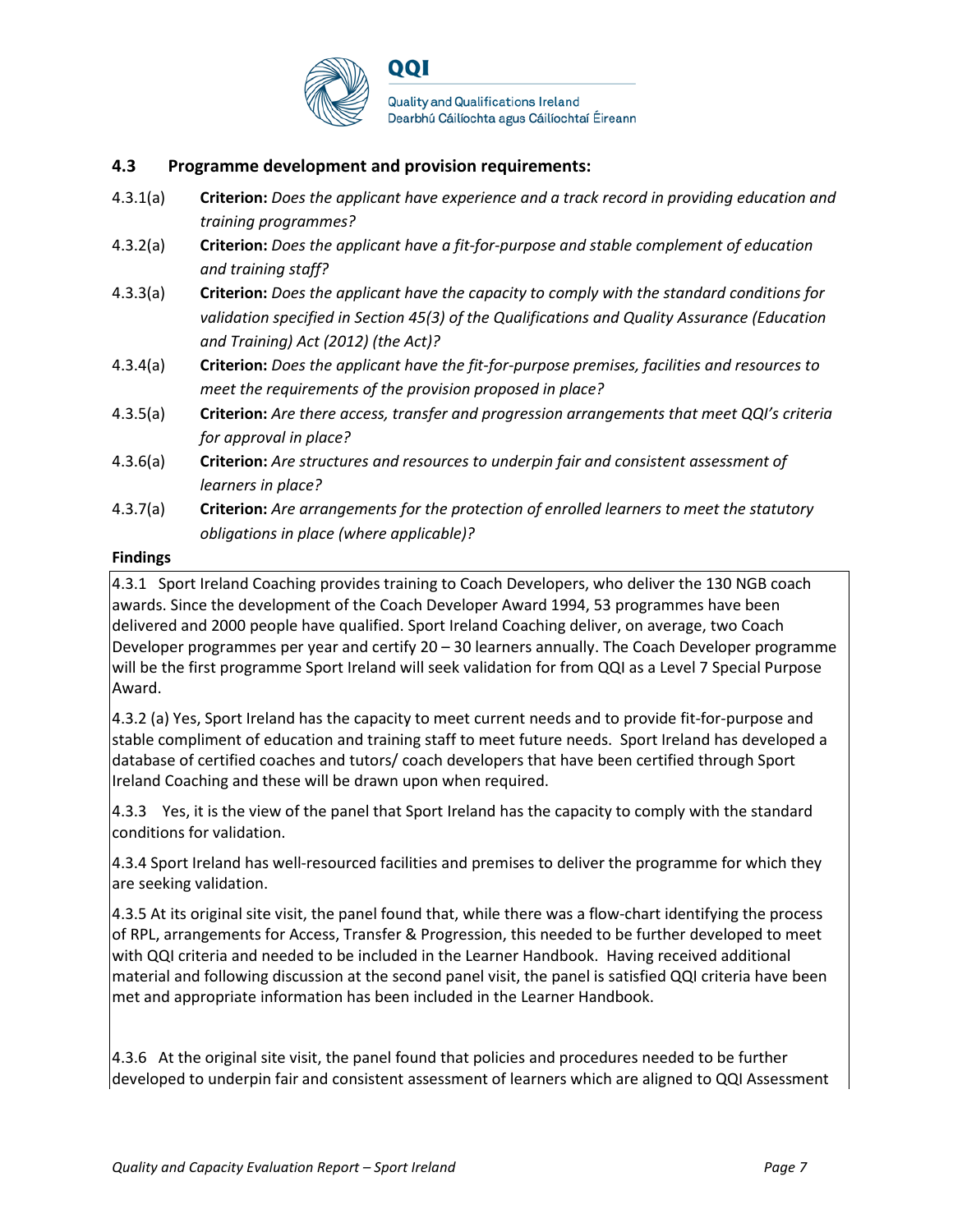

& Standards. Following receipt of additional material and further discussion, the panel is satisfied with additional work done.

4.3.7. Not Applicable.

### **4.4 Evaluation of capacity to provide the proposed education and training provision - Overall finding:**

Following the original site visit in February 2019, tt was the finding of the panel that it was not in a position to advance Sport Ireland's application for initial access to QQI awards to Stage 2 (the programme validation process) at that time. The panel felt that the following broad areas must be addressed in order for the provider's QA procedures to be approved:

- Academic governance structures need to be reviewed;
- Quality Assurance Policies and Procedures need further refinement to become more specific and fully aligned with QQI Guidelines;
- The Memorandum of Understanding between Sport Ireland and the National Governing Bodies requires further clarification regarding roles and responsibilities of both organisations.

Further details on these mandatory changes to be made in each area are set out in Section 6.1

Following an evaluation of revised documentation submitted by Sport Ireland, the panel recognise the developments that have been made by Sport Ireland since the first meeting and are satisfied that the above issues have been addressed.

Within Sport Ireland's resubmitted QA documentation and during the second meeting of the panel, the capacity within Sport Ireland to engage in a reflective process of self-evaluation and quality improvement was clearly demonstrated. Sections 5.1, 5.2, 5.3, 5.6 and 5.7 of this report discuss how Sport Ireland has addressed concerns regarding the governance and quality assurance of its programme.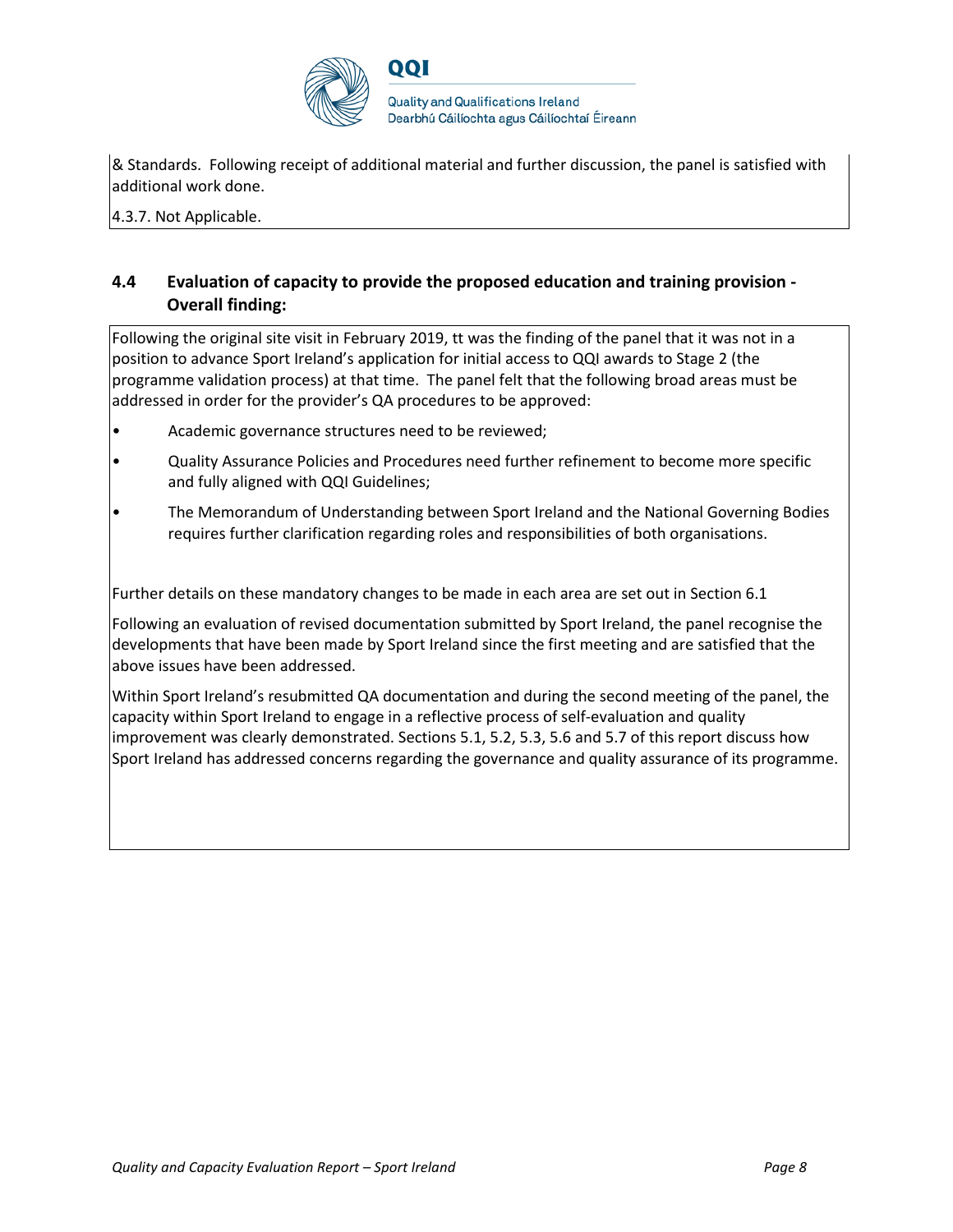

## **Part 5 Evaluation of draft QA Procedures submitted by Sport Ireland**

*The following is the panel's findings following evaluation of Sport Ireland's quality assurance procedures against QQI's Core Statutory Quality Assurance Guidelines (April 2016). This section of the report follows the structure and referencing of the guidelines.* 

#### **1 GOVERNANCE AND MANAGEMENT OF QUALITY**

#### *Panel Findings:*

Sport Ireland is led by a Board whose collective responsibility is to lead and direct activities such as reviewing and guiding strategic direction and major plans of action, risk management policies and procedures, annual budgets and business planning, set and monitor performance objectives and oversee major capital expenditure and investment decisions. The Chief Executive, appointed by the Board, has overall responsibility for managing and controlling the administration and business of Sport Ireland. Members of Sport Ireland meet regularly to exercise full and effective control over the activities of the agency and monitor executive management and performance including compliance with all applicable statutory obligations. The Director of Sport Ireland Coaching is responsible for the operational management of Sport Ireland Coaching on behalf of Sport Ireland. Coordination of QA policies and procedures with respect to the education and training functions across units is managed by the Education & Training Steering Group under the direction of the Education & Training Quality Officer. The Education and Training Steering Group coordinates the provision of all programmes across its different Units within Sport Ireland. Its objectives are to:

-Guide and support the development and delivery of programmes;

-Identify and publish details of programmes;

-Develop and share common cultures, themes, language and methodologies across the different units developing and delivering programmes;

-Identify and guide the acquisition and implementation of common resources necessary to support the development and delivery of programmes.

The Steering Group is made up of representatives from each unit that is developing or delivering programmes. The group meet four times a year and it is chaired by the Quality Officer who produces an annual report for consideration by Sport Ireland Committees and Sport Ireland Board. The Quality Officer is also responsible for overseeing, promoting and coordinating the implementation of QA procedures. This includes coordinating and applying programme validation and assessment procedures. The Quality Officer is also responsible for promoting and coordinating the QA activities at ground level, contributing to development, implementation and monitoring of QA systems. This includes collating the Annual Quality Improvement Plan.

Sport Ireland Education & Training Council oversees the implementation of quality assurance in the Coaching Development Programme for Ireland (CDPI) by Sport Ireland Coaching, National Governing Bodies of Ireland (NGBs) and other education partners. Sport Ireland Education & Training Council's documented terms of reference includes approving all educational policies and procedures and making recommendations for the establishment of appropriate educational structures and appointment of personnel, such as programme approval panel and external examiners.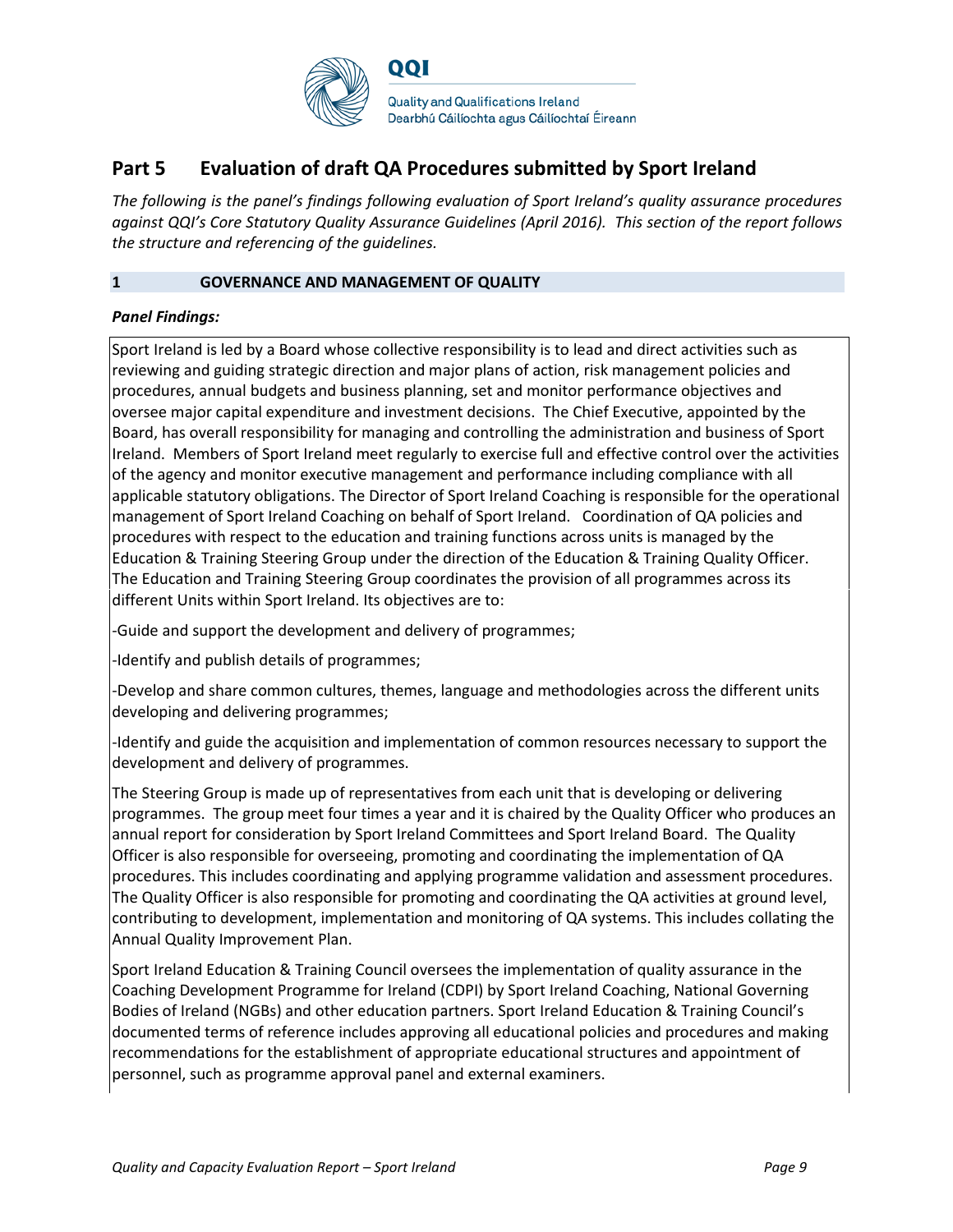

QQI

**Quality and Qualifications Ireland** Dearbhú Cáilíochta agus Cáilíochtaí Éireann

At the conclusion of the original site visit, the panel were of the view that although there are strong and robust organisational and governing structures in place, there was a disconnect between the current systems and the structures required to effectively manage and quality assure an academic programme of study. It was the finding of the panel that the academic governance and academic structures of Sport Ireland needed to be reviewed. There needed to be more clarity in the lines of communication and decision making regarding the management of the quality assurance processes. The panel felt that the use of academic terminologies would enable Sport Ireland to be better placed to develop more effective academic management structures to support the integrity of the academic processes.

Following the review of Sport Ireland's resubmitted QA documentation and the second meeting with the provider's representatives in September 2019, the panel is satisfied that concerns raised in its original report pertaining to Sport Ireland's Governance and Management of Quality have been met. The whole Academic Governance Structures have been clarified and greatly simplified with clear lines of reporting identified. The use of academic terminology has greatly helped understand the governance, management and decision making entities. The Overview of Quality Assurance Management diagram had been redesigned to identify the organisational roles and structures and provides clarity to the reporting/supporting relationships.

#### **2 DOCUMENTED APPROACH TO QUALITY ASSURANCE**

It is clear that Sport Ireland is committed to embedding quality assurance and improvement across their organisation.

The Sport Ireland Coaching Quality Group's documented terms of reference include its purpose, composition/structure, duties and tenure.

The Sport Ireland Policies and Procedures for Quality Assurance of Programmes of Education and Training (November 2018) is well presented and easy to navigate. However, at the conclusion of the original site visit, the panel found that the document only provides a description of QA processes and who is responsible. The panel recommended that these policies and procedures be further refined and developed to become more specific and more fully aligned with QQI guidelines.

Excellent collaborative working relationships have been developed with the National Governing Bodies and this is evident in the resulting success rates in the Coach Developer Programme to date. There is an existing Memorandum of Agreement between Sport Ireland and the National Governing Bodies that defines the roles and responsibilities of both organisations. At its February meeting with the provider, the panel recommend however that the roles and responsibilities within this document be further developed to emphasise and clarify the quality assurance arrangements between both organisations.

Following the review of Sport Ireland's resubmitted QA documentation and the second meeting with the provider's representatives in September 2019, the panel is satisfied that concerns raised in its original report pertaining to Sport Ireland's Documented Approach to Quality Assurance have been met.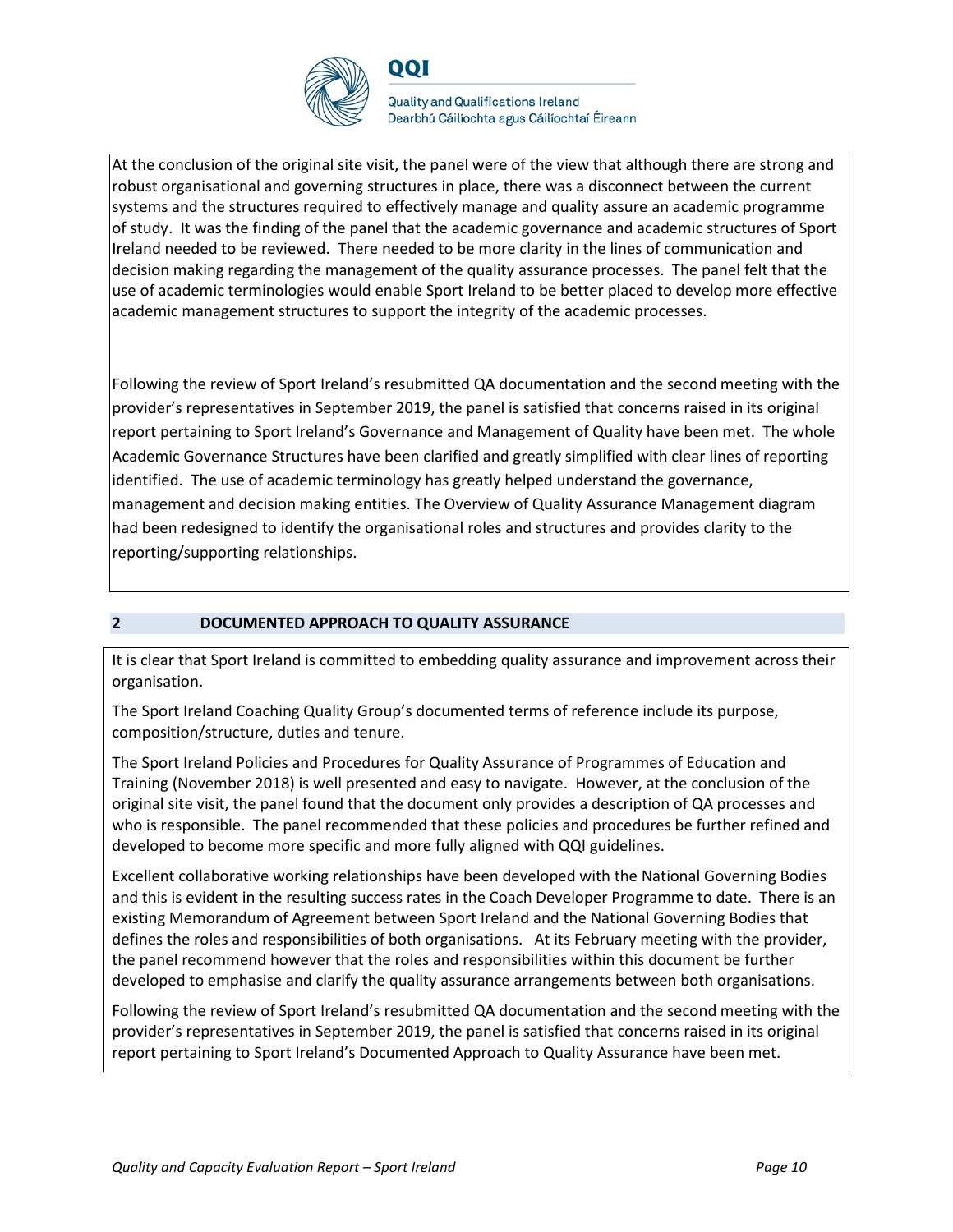

The QA document has been extensively modified with policies and procedures aligned with QQI guidelines and the Memorandum of Agreement between Sport Ireland and the National Governing Bodies clearly defines the roles and responsibilities of both organisations.

#### **3 PROGRAMMES OF EDUCATION AND TRAINING**

#### *Panel Findings:*

The panel commended Sport Ireland on the work they have done to date in developing their programmes and the very high annual success rates of training up to 20,000 coaches across all the National Governing Bodies.

Sport Ireland have been actively involved in benchmarking their programme with similar provision in both the UK and within the EU and results have been very favourable and indeed Sport Ireland have been involved in supporting and guiding other countries in the development of their sport programmes.

The development and approval of their Coach Developer Programme is conducted systematically and includes the necessary internal and external consultation with stakeholders. Sport Ireland Coaching deliver the Coach Developer programme based on demand from National Governing Bodies (NGBs) and NGBs nominate participants for the programme. Sport Ireland carry out a needs analysis to ensure the viability and sustainability of a programme prior to its development.

Programme Monitoring and Review processes include: Trainer Self-evaluation, Learner Course Evaluation and subsequent action plans are put in place to address any areas for improvement highlighted through these processes.

Learner Access is agreed between Sport Ireland and the individual National Governing Body. Courses are advertised through the development of an Awards Directory but each unit within Sport Ireland also promote their own course through clubs, societies and local authorities and the individual National Governing Bodies also advertise their own courses. Achievement of a Sport Ireland Award may create a pathway to Further Education for some successful participants but there is also the potential to move into either paid or unpaid work within the sports sector on achievement of their qualification.

At its February meeting, the panel found that while Sport Ireland has documented processes in place in relation to the recognition of prior learning, these procedures need to be further developed and aligned to QQI requirements. Following the review of Sport Ireland's resubmitted QA documentation and the second meeting with the provider's representatives, the panel is satisfied that concerns raised pertaining to Sport Ireland's Programmes of Education and Training have been met. Policies and procedures, including, those pertaining the recognition of prior learning, are now fit for purpose and consistent with QQI guidelines.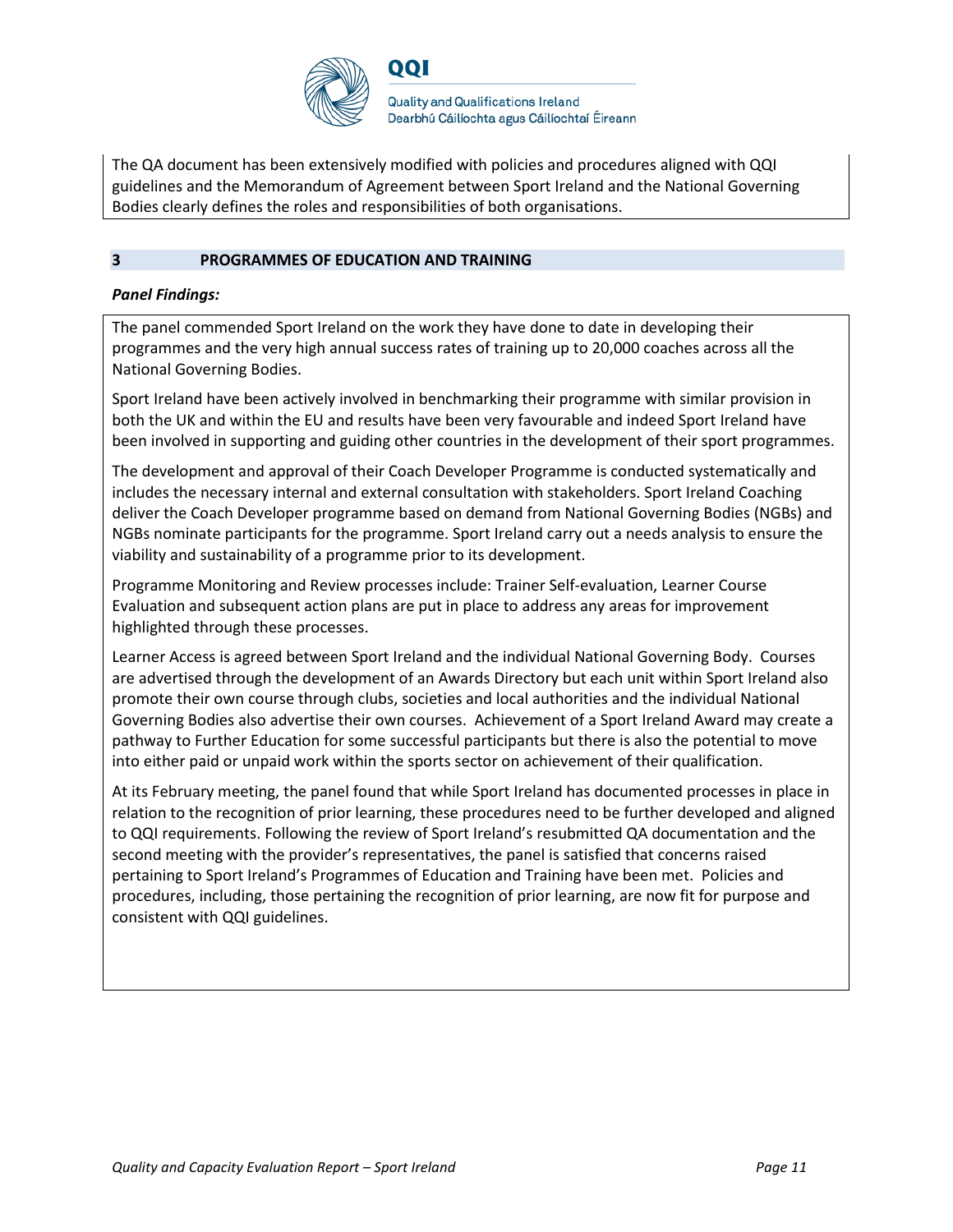

#### **4 STAFF RECRUITMENT, MANAGEMENT AND DEVELOPMENT**

#### *Panel Findings:*

Sport Ireland have clearly defined processes in place regarding staff recruitment (full-time and parttime); staff induction; staff performance review; feedback on teaching staff; staff communication; and staff development.

Administrative procedures are well developed. There is an online database, which stores all Coaching Development Programme for Ireland (DCPI) certified coaches and tutors/coach developers This information is then available to all NGB partners. Personal information is held and used in accordance with GDPR.

An ISC Staff Handbook provides a user-friendly reference for major queries on the terms, conditions, opportunities and developments relating to staff employment. It addresses all relevant issues and is aligned with all major initiatives in employment legislation at the time this document was developed in 2011.

The job description for Coach Education Development Officer suggests a strong training and QA function.

### **5 TEACHING AND LEARNING**

#### *Panel Findings:*

The panel noted that Sport Ireland is a very learner centred organisation and this ethos is embedded and permeates throughout the organisation. They have developed a very flexible, tailored delivery model to meet the logistical demands of the different National Governing Bodies. Sport Ireland defines itself as an "enabler" and this is the fundamental principle on which its activities are based.

Sport Ireland's Policy on Teaching & Learning is commendable. It is about adopting a novice-expert framework with emphasis on embedding the principles of how people learn. The policy states that the approach to Teaching & Learning is learner-centred. Programmes are learning outcome based and this influences the choice of Teaching & Learning methods. There is emphasis on staff development and continuous improvement.

Work Placement Learning processes are well established. These include selection of placements, assigning a mentor, assessment by Sport Ireland assessor, and learner feedback. Sport Ireland completes an annual review of their premises, equipment and facilities to ensure their continuing adequacy and effectiveness in relation to the programmes and services it delivers. Monitoring the learning experience occurs on an on-going basis. Feedback from learners and trainers at the end of the programme are reviewed by the Programme Delivery Team and a Programme Action Plan is developed. This is reviewed by the Quality Officer and used to inform the Quality Improvement Plan.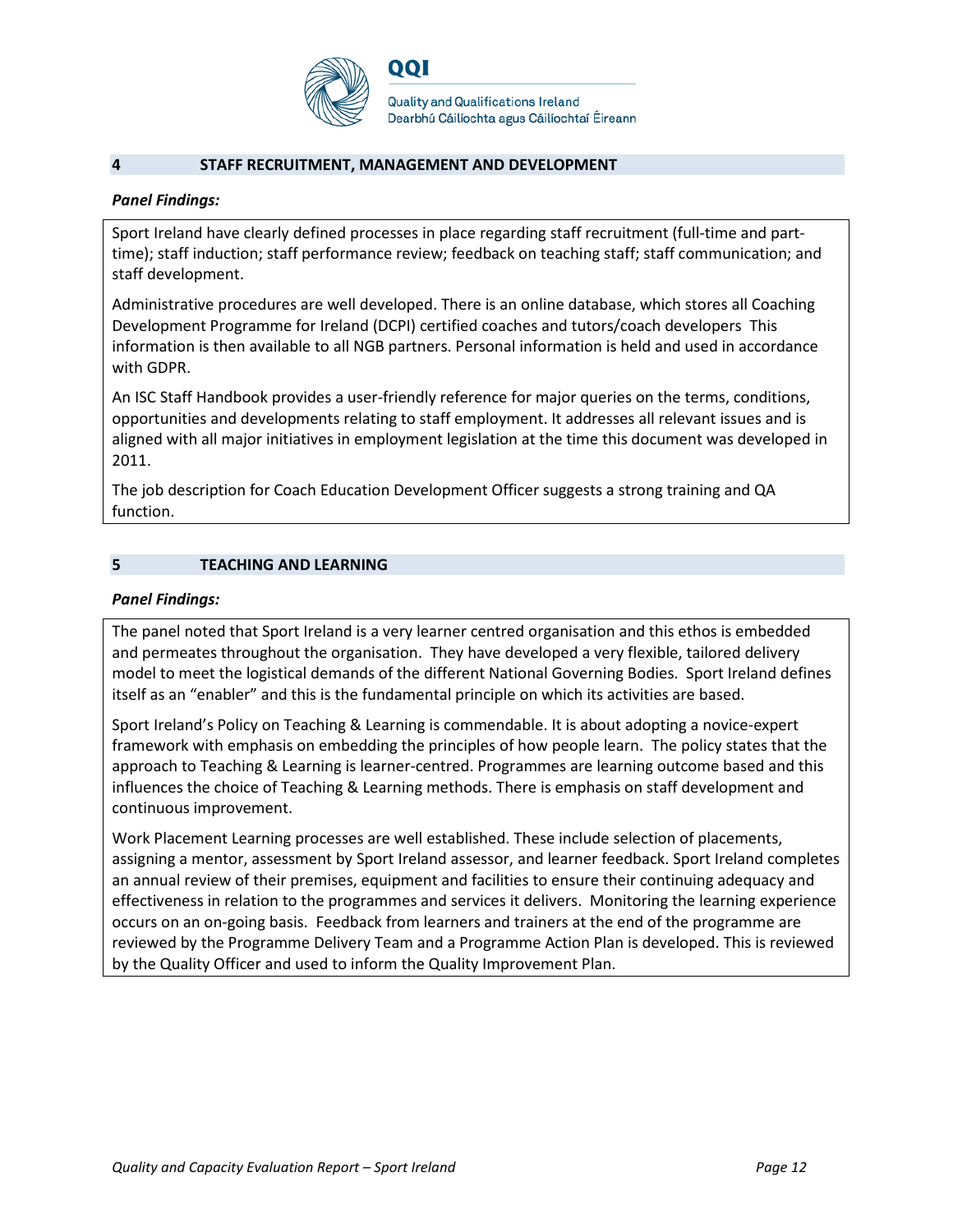

QQI

**Quality and Qualifications Ireland** Dearbhú Cáilíochta agus Cáilíochtaí Éireann

#### **6 ASSESSMENT OF LEARNERS**

#### *Panel Findings:*

Both formative and summative assessment methods are used. Learners create on-going self-reflection and assessment of natural performance in the workplace, which provides rigour and validity to the process. There is currently an internal verification/standardisation process in place whereby a different trainer will verify the assessment decisions made to ensure the reliability of the process.

At its meeting with the provider in February 2019, the panel found that while Sport Ireland are to be commended on the developments it has made in QA policies and procedures for assessment of learners, these processes needed to be aligned to those contained in QQI Assessment & Standards (Revised 2013). Additionally, at that time, the Results Approval panel was chaired by the Quality Officer or a CEO appointee. The panel felt that the QA Officer has responsibility to ensure QA standards are met and policies and procedures are implemented correctly and as such should be outside the actual awarding of results.

Following the review of Sport Ireland's resubmitted QA documentation and the second meeting with the provider's representatives, the panel is satisfied that concerns raised in its original report pertaining to Sport Ireland's assessment of learners have been met. The QA document has been extensively modified with policies and procedures aligned with QQI guidelines with roles and responsibilities clearly defined.

#### **7 SUPPORT FOR LEARNERS**

#### *Panel Findings*

Support structures for learners are being developed at the moment by the Sport Ireland Education and Training Group with the view to providing an integrated and consistent approach across different units. Programme specific learner supports is the responsibility of The Programme Development Team. Review of adequacy of support services occurs through Final Learner Evaluation Forms.

Learner support includes the allocation of a mentor. Sport Ireland recognises the importance of this role and plans are developed to provide additional training for these mentors.

At its meeting with Sport Ireland in February 2019, the panel found that the Learner Handbook was not fit for purpose in its current form. It needed to articulate all relevant information relating to all aspects of the learner's programme including policies and procedures.

Learners are invited to nominate a Representative who will serve as a conduit for communication between learners and programme delivery team. The panel suggested in February that this representative participates across all formal structures to ensure the voice of the learner is heard at all levels.

Following the review of Sport Ireland's resubmitted QA documentation and the second meeting with the provider's representatives, the panel is satisfied that concerns raised in its original report pertaining to Sport Ireland's Support for Learners have been met. The Learner Handbook is now fit for purpose, well presented and easy to understand. It provides information on relevant policies and procedures with application forms included for Learner Appeals, Deferrals, Request for Extension, Compassionate Consideration and Reasonable Accommodation. The inclusion of a learner representative on the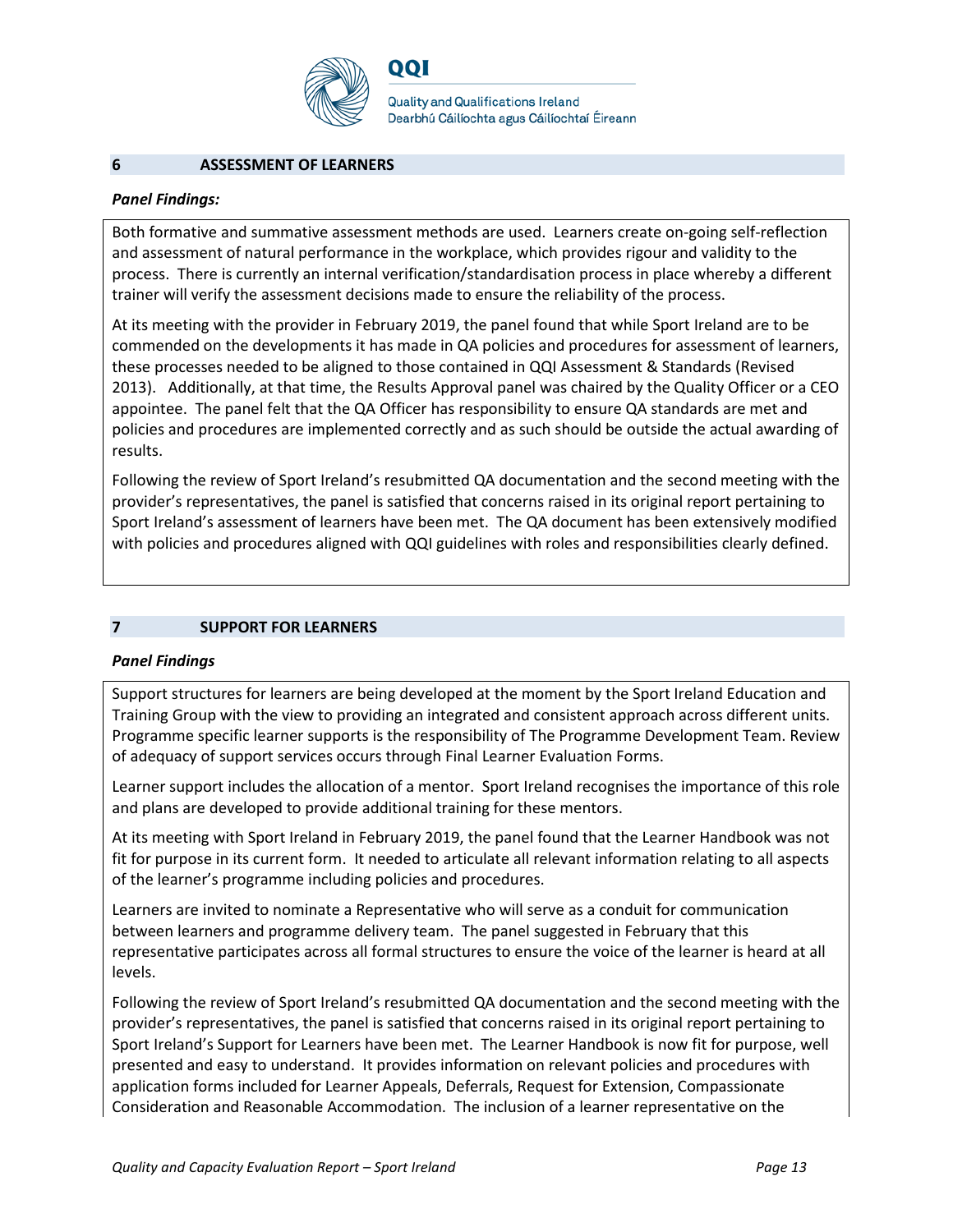

**Quality and Qualifications Ireland** Dearbhú Cáilíochta agus Cáilíochtaí Éireann

Education and Training Council and Programme Boards and provides a voice for the learner which is welcomed by the panel.

#### **8 INFORMATION AND DATA MANAGEMENT**

#### *Panel Findings:*

Information and Data Management Systems are robust and adequately protect the confidentiality of learner information and assessment. Data protection processes are in place and Sport Ireland is currently developing a plan on how each Sport Ireland Unit will implement the new General Data Protection Regulations.

There is a description and flow chart on Responding to a Freedom of Information Request which articulates effective processes to deal with any circumstance appropriately.

#### **9 PUBLIC INFORMATION AND COMMUNICATION**

#### *Panel Findings:*

Public and learner information will be available on Sport Ireland's website. This includes; Sport Ireland Awards Directory, policies and procedures for Education and Training, Learner Handbook, Programme brochure, Annual Quality Improvement Plan, and external evaluation report. Information will be monitored by the Quality Officer with support from the Education and Training Steering Group and relevant Unit Directors.

No specific procedures were available but there was a clear description. A brochure for its current programme was provided.

#### **10 OTHER PARTIES INVOLVED IN EDUCATION AND TRAINING**

#### *Panel Findings:*

Description and flow-chart of how Sport Ireland initiates and manages its relationships with external organisations within the education and training framework is in place and includes agreement through the establishment of a Memorandum of Understanding.

Description and flow-chart of how external experts are recruited for development and delivery of the programme were also available for scrutiny and articulate appropriate arrangements.

#### **11 SELF-EVALUATION, MONITORING AND REVIEW**

#### *Panel Findings:*

A robust account is provided of self-monitoring and evaluation through to the development of Quality Improvement Plans and their publication.

Learner and Tutor Evaluation Forms and Quarterly & Annual Report Templates are provided.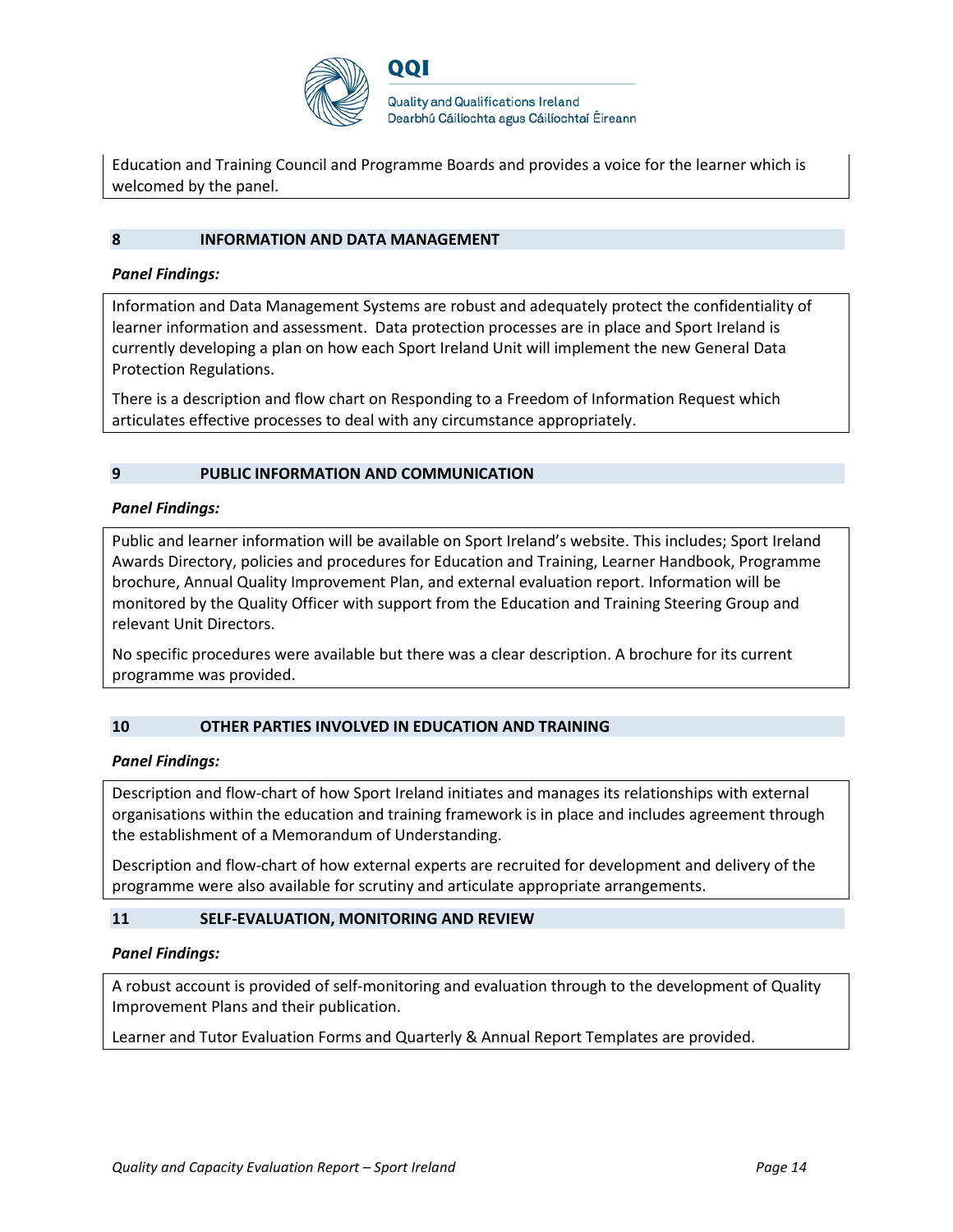

## **Evaluation of draft QA Procedures - Overall panel findings**

Throughout this quality assurance evaluation process, Sport Ireland has shown a commitment to quality assurance and a drive towards quality improvement.

The panel recognises and commends the work Sport Ireland has done to date in progressing their QA systems and processes to meet the requirements of an academic programme. However, at the conclusion of the original evaluation in February 2019, the panel identified 3 broad areas in which mandatory changes were required, set out in section 6 below, to be addressed before QA procedures can be approved.

Sport Ireland submitted revised documentation addressing these mandatory changes, which was evaluated by the panel in September 2019. Following that second evaluation and site visit, the panel commends Sport Ireland on the substantial effort and developmental work that has taken place since the first meeting and the commitment it has demonstrated to addressing the mandatory changes detailed within the initial report. The panel is satisfied the mandatory changes have been addressed and is happy to recommend the approval of Sport Ireland's draft QA procedures to the Approvals and Review Committee of QQI.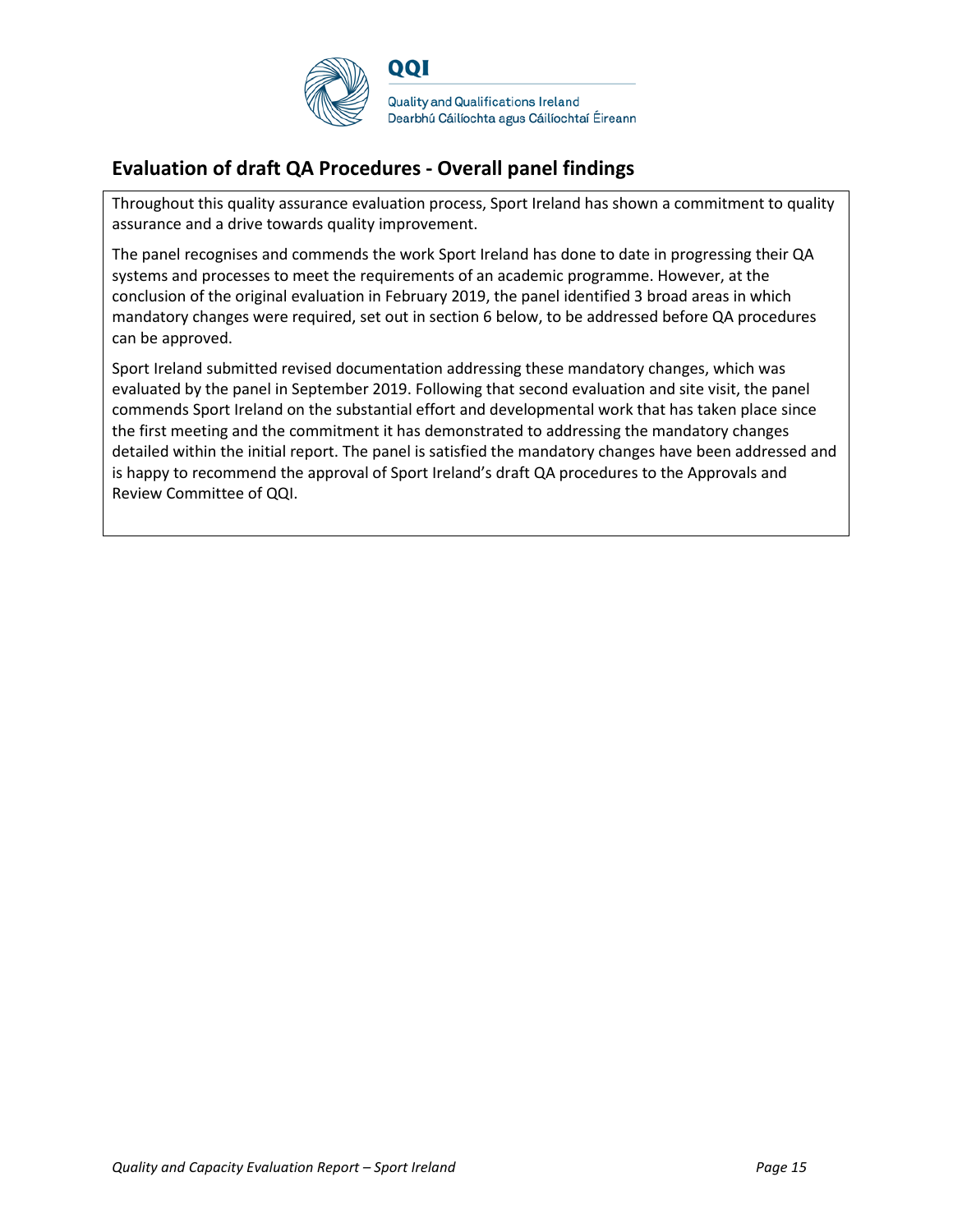

## **Part 6**

### **6.1 Mandatory Changes**

**Following the submission of comprehensive new material together with a second productive visit the Panel were satisfied with progress made and quality of additional work undertaken. The Panel is satisfied that each of the mandatory changes below has been adequately addressed. Details on how each mandatory change was addressed are set out in the body of the report.** 

### **1. Academic governance structures need to be reviewed**

- a) The Academic governance structures need to be reviewed to create a transparent academic reporting structure within the organisation. This should include clarity around membership, quorum, terms of reference and reporting lines for these committees.
- b) The diagram depicting organisational roles and structures should clearly capture academic governance and its constituent bodies and their reporting/supporting relationships.
- c) In addition, the relationship between Academic structures and organisational governance need to be clearly defined within this chart. The position and role of National Governing Bodies also requires clarification in this overall organisational chart.
- **2. Quality Assurance Policies and Procedures need further refinement to become more specific and more fully aligned with QQI Guidelines.**
- a) The language within the QA document should reflect terms commonly used in higher education to provide clarity and ease of understanding. For example, while formative and summative assessments are embedded within Sport Ireland's programme assessment approach, such terms need to be stated and followed with a clear description of what constitutes these assessment types.
- b) The Sport Ireland Quality Assurance Manual should align with and make reference to current QQI policies and QA guidelines. The QA manual should be a user-friendly document that allows users to navigate the QA processes in the organisation.
- c) The Student Handbook needs to be a functional guide to what students need to know about the organisation and their programme from registration to graduation. Sport Ireland needs to ensure that there is sufficient detail, either by providing all relevant policies, procedures and guidelines in the handbook or by providing a summary with a link to the more detailed QA manual. The handbook should also include specific programme details such as: submission of assignments, pass by compensation, re-check and review procedures, academic integrity, withholding of exam results, appeals etc.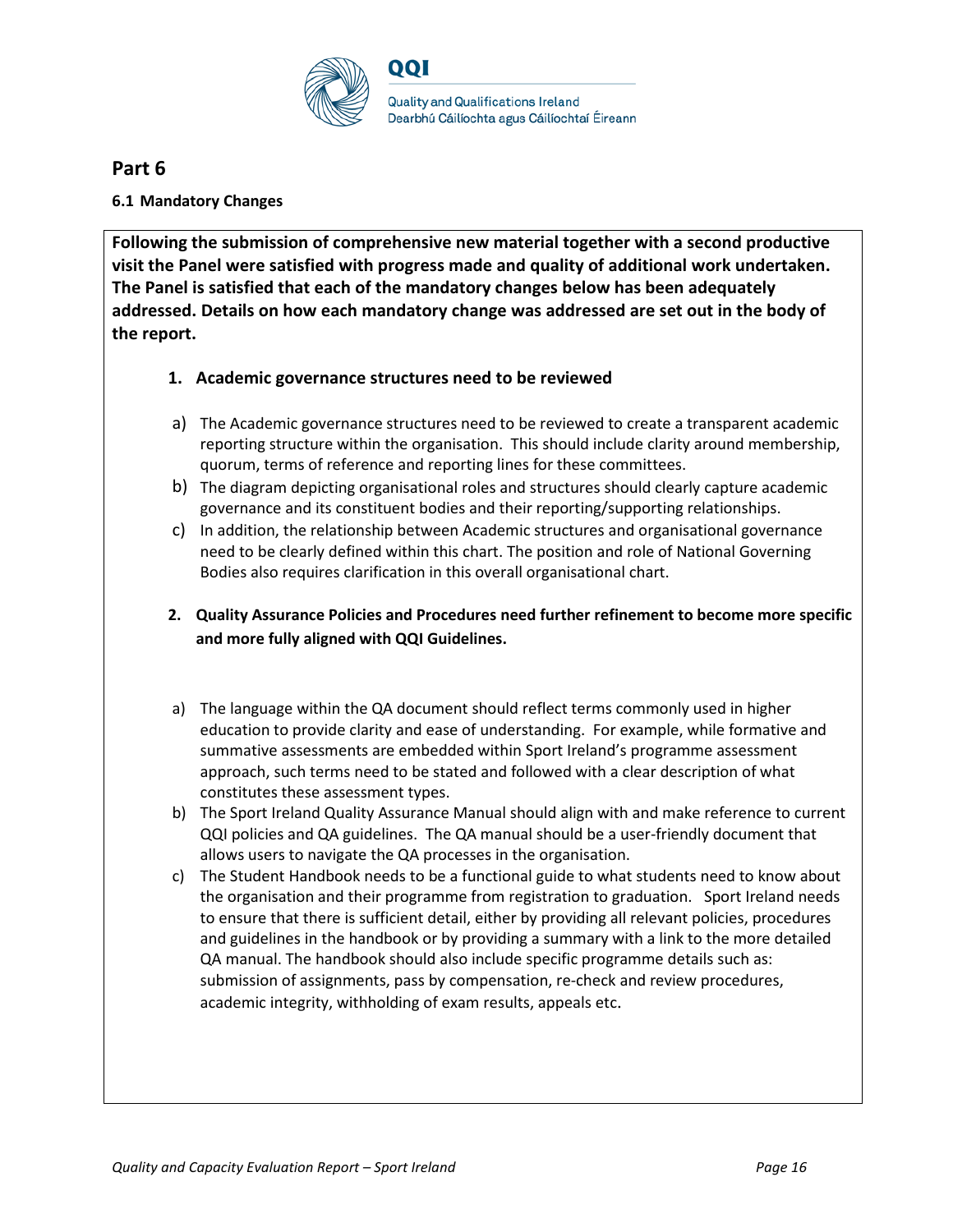

**Quality and Qualifications Ireland** Dearbhú Cáilíochta agus Cáilíochtaí Éireann

- **3. The Memorandum of Understanding between Sport Ireland and the National Governing Bodies requires further clarification regarding roles and responsibilities of both organisations.**
- a) Sport Ireland's QA policies and procedures need to clearly articulate the role and involvement of the NGB's in the development, delivery and assessment of their higher education programme.

#### **6.2 Specific Advices**

There are no additional specific advices.

## Part 7 Proposed Approved Scope of Provision for this provider

| $NFA$ Level(s) – min and max | <b>Award Class(es)</b>    | Discipline areas                      |
|------------------------------|---------------------------|---------------------------------------|
| 4 to 7                       | Special Purpose and Minor | Coaching, Sport and Physical Activity |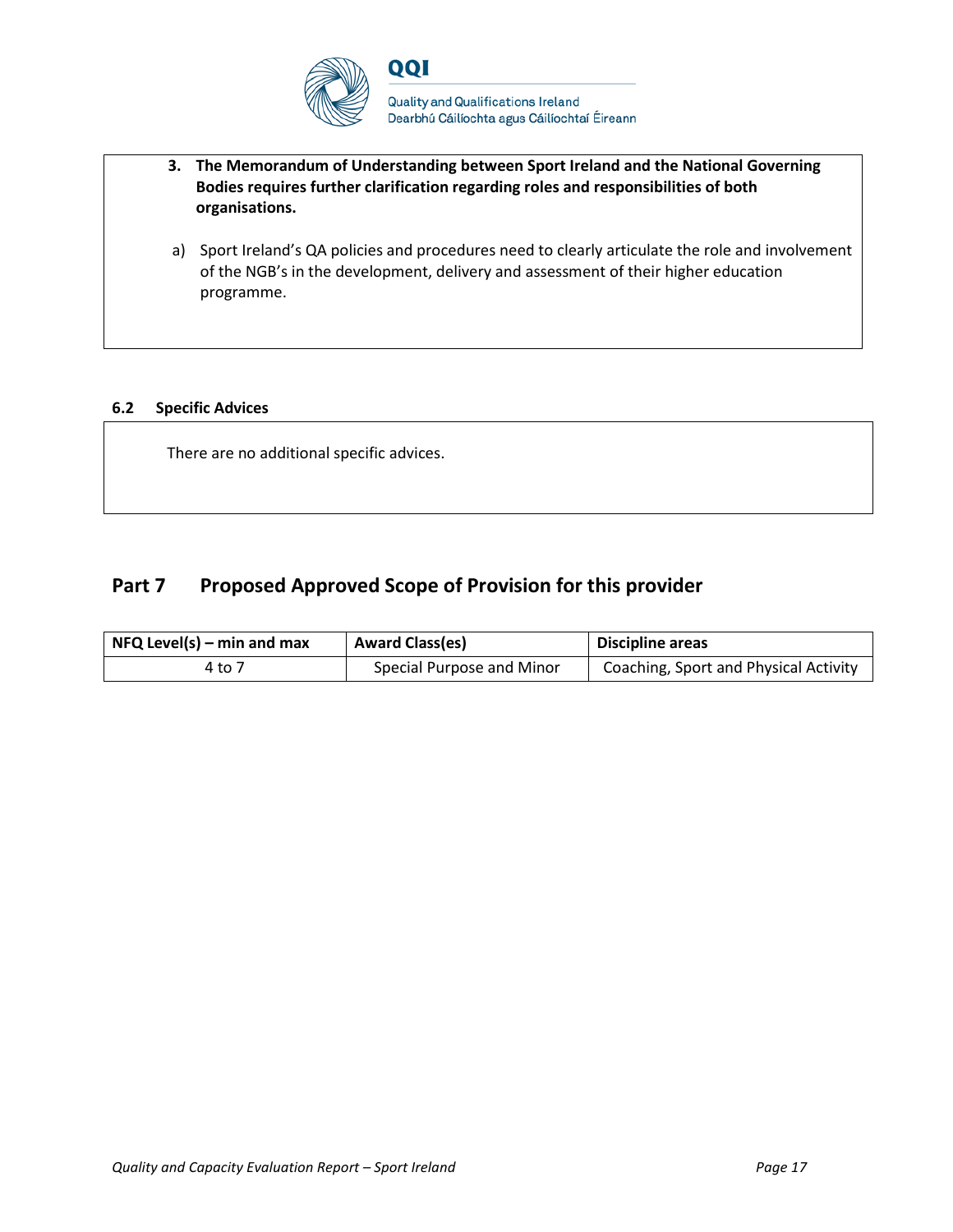

#### Part 8 Approval by Chair of the Panel

This report of the Quality and Capacity Panel is approved and submitted to QQI for its decision on the recommendation to approve the draft Quality Assurance Procedures of provider and approve its progression to Stage 2 of the initial programme validation process.

 $\omega$ 

Name:

Date: 14<sup>th</sup> October 2019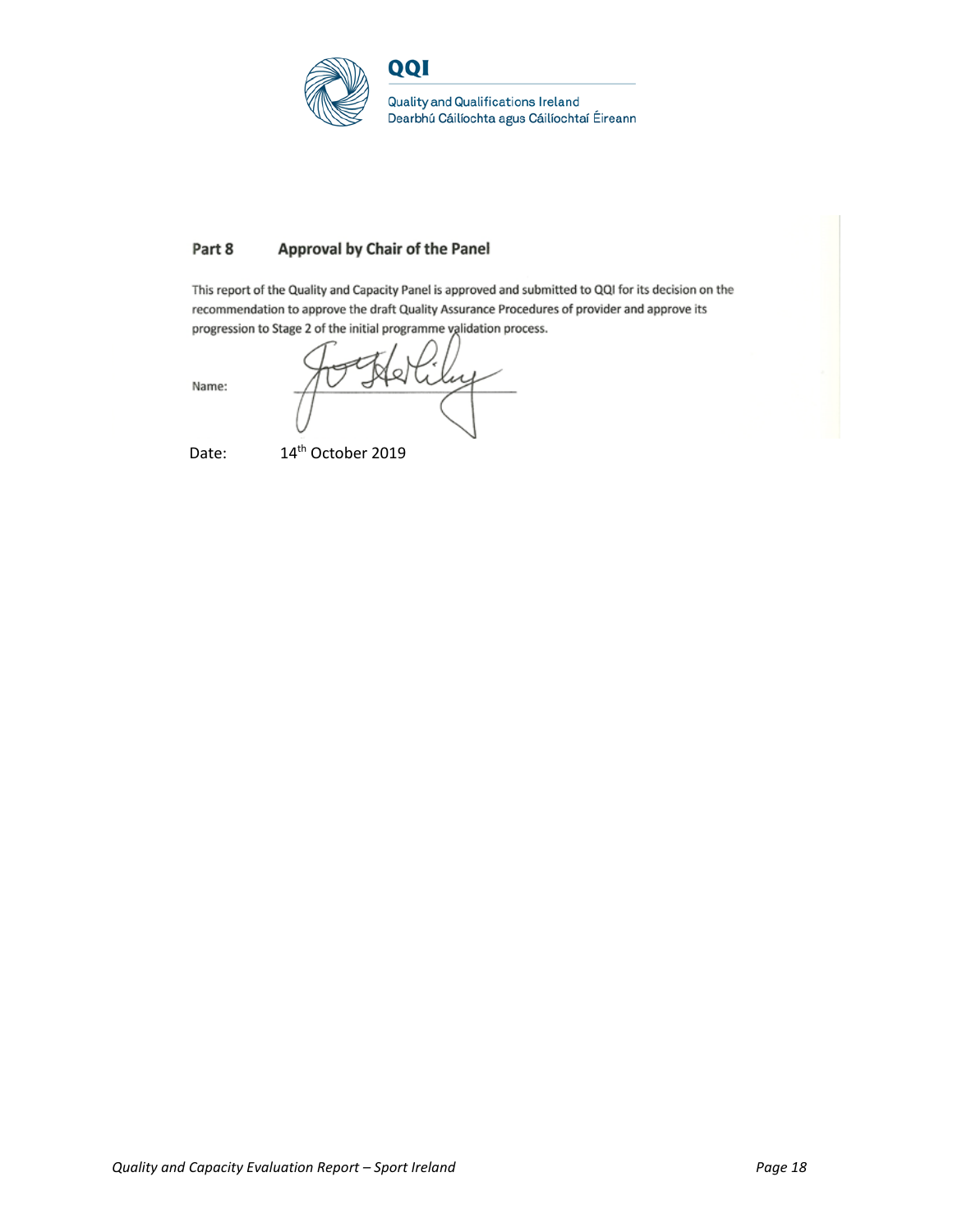

## **Annexe 1: Documentation provided to the Panel in the course of the Evaluation**

| Document                                 | Related to                              |
|------------------------------------------|-----------------------------------------|
| Application form and Supporting Evidence | Organisational information and capacity |
| QA Documentation                         | QA Policies and Procedures              |
| Reviewed QA Documentation                | QA Policies and Procedures              |

## **Annexe 2: Provider staff met in the course of the Evaluation**

| Name             | Role/Position                        |
|------------------|--------------------------------------|
| John Treacy      | <b>CEO</b>                           |
| Michael McGeehin | Director of Coaching                 |
| Una May          | Director of Participation and Ethics |
| Jason McLoughlin | Finance                              |
| Fiona Larkin     | <b>Quality Officer</b>               |
| Declan O'Leary   | Coaching Unit                        |
| Tony Wright      | Coaching Unit                        |
| Colm McGinty     | <b>Special Projects</b>              |
| Cian Spillane    | <b>Risk and Compliance</b>           |
| David Gash       | Communications                       |
| Diarmuid Moloney | <b>Information Technology</b>        |